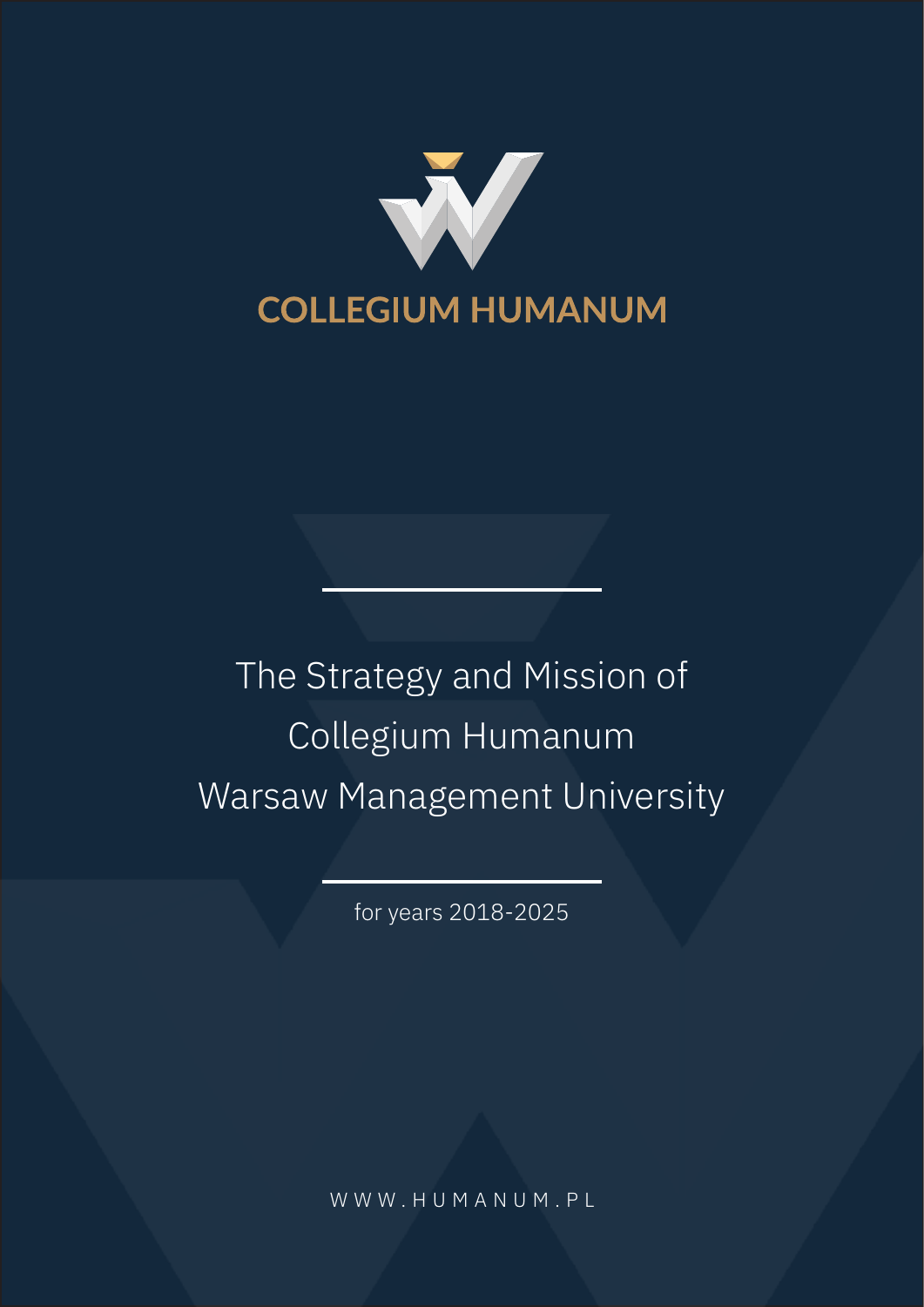The Strategy and Mission of Collegium Humanum Warsaw Management University encompasses the premises and objectives for developing the higher education system in Poland, as set out in the Law on Higher Education and Science of 20 July 2018. The Law underlines the importance of internationalizing higher education, while pursuing excellence in science and education. Accordingly, higher education system should foster innovative economy by building bridges between the world of commerce and the development of the education sector, while at the same time supporting social responsibility. All the objectives of the higher education system revolve around the preparation of graduates as well as their competences in order to face the challenges of the modern economy. As the University's Founder, the Institute of International Studies and Education Humanum has developed the Mission and Strategy for years 2018-2025.

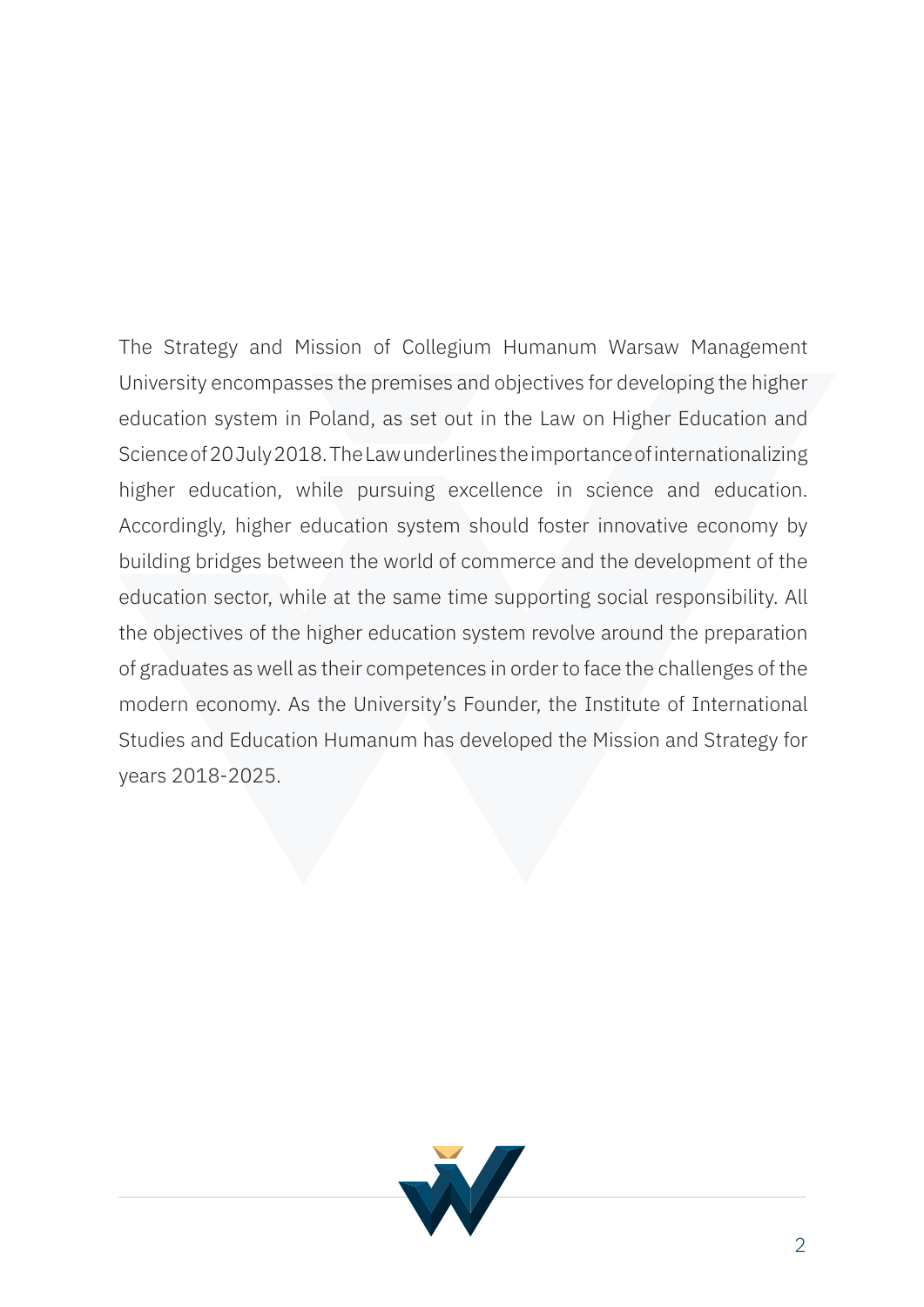#### The Mission of Collegium Humanum Warsaw Management University is:

pursuing continuous improvement and implementation of the highest social and academic values.

The leading motto that defines the culture of values at Collegium Humanum Warsaw Management University is:

## EDUCATION FOR SUCCESS

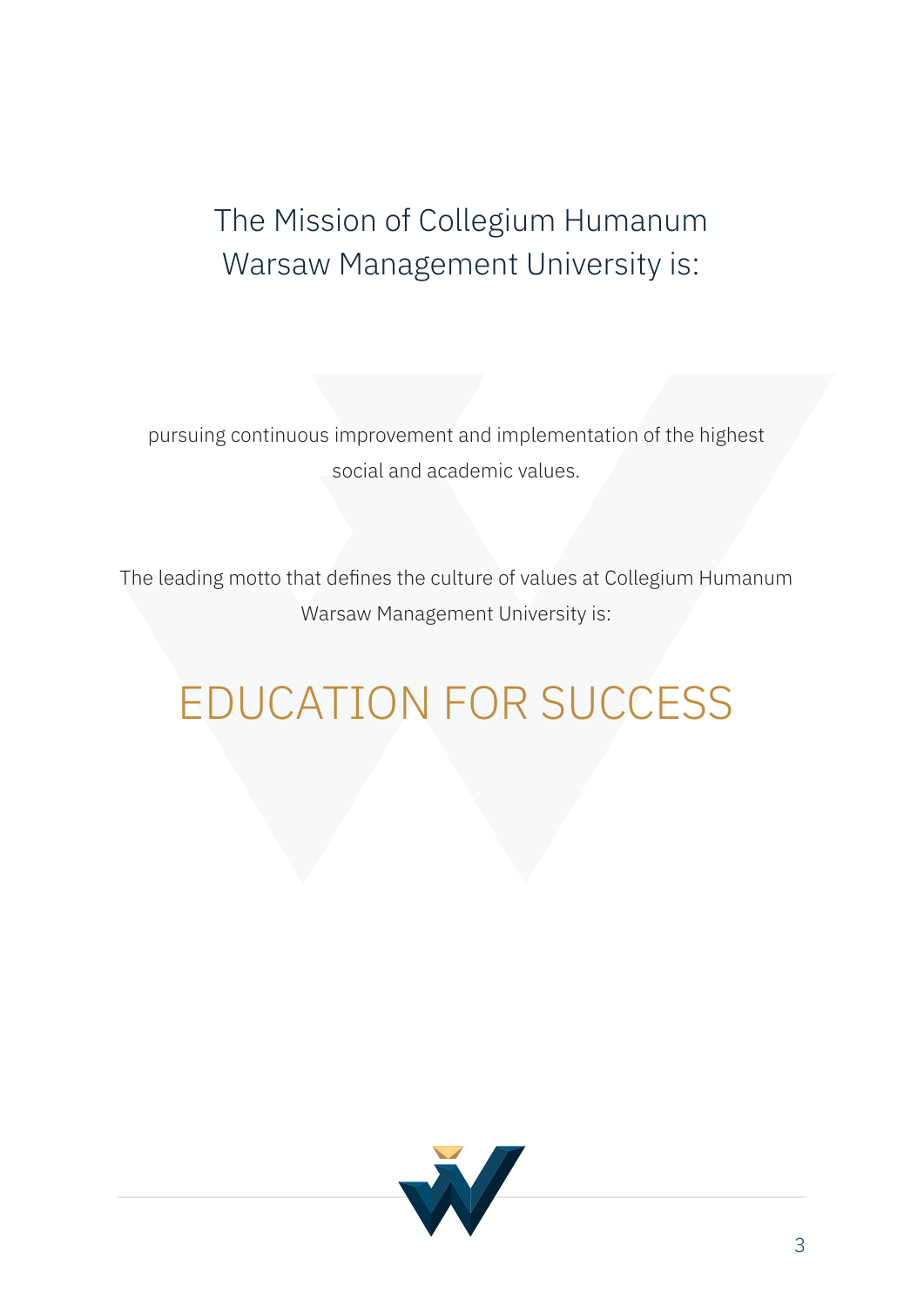- 1. Collegium Humanum is a community bringing together scholars, students, people of professional expertise permanently cooperating with the University as well as administrative staff – all supporting the education process in a spirit of trust and respect and all connected by a strong conviction to pursue excellence and shared values, while acting in the social service for the common idea of good, verity and freedom.
- 2. Collegium Humanum guarantees its development through a continuous intensification of cooperation opportunities with various entities from the socio-economic environment.
- 3. Collegium Humanum carries out research and development projects on topics that exhibit high social usefulness in scientific disciplines related to its education courses, which further lead to the implementation of innovative solutions in the wider economy and the application of research practice solutions in improving the overall concept of education.
- 4. Collegium Humanum, guided by the needs of the labour market, implements development works, carries out research projects and educates students while serving the local community and offering educational services characterized by high levels of quality addressed to young people as well as those of all ages.
- 5. Collegium Humanum demonstrates social responsibility and focuses on the implementation of the vision of a truly entrepreneurial university.
- 6. Collegium Humanum focuses on the process of continuous development as well as the quality and application value of its courses, research and development projects.
- 7. Collegium Humanum is an open university, willing to undertake international cooperation, exchange of students as well as employees, and getting engaged in a robust implementation of different international didactic and research projects.

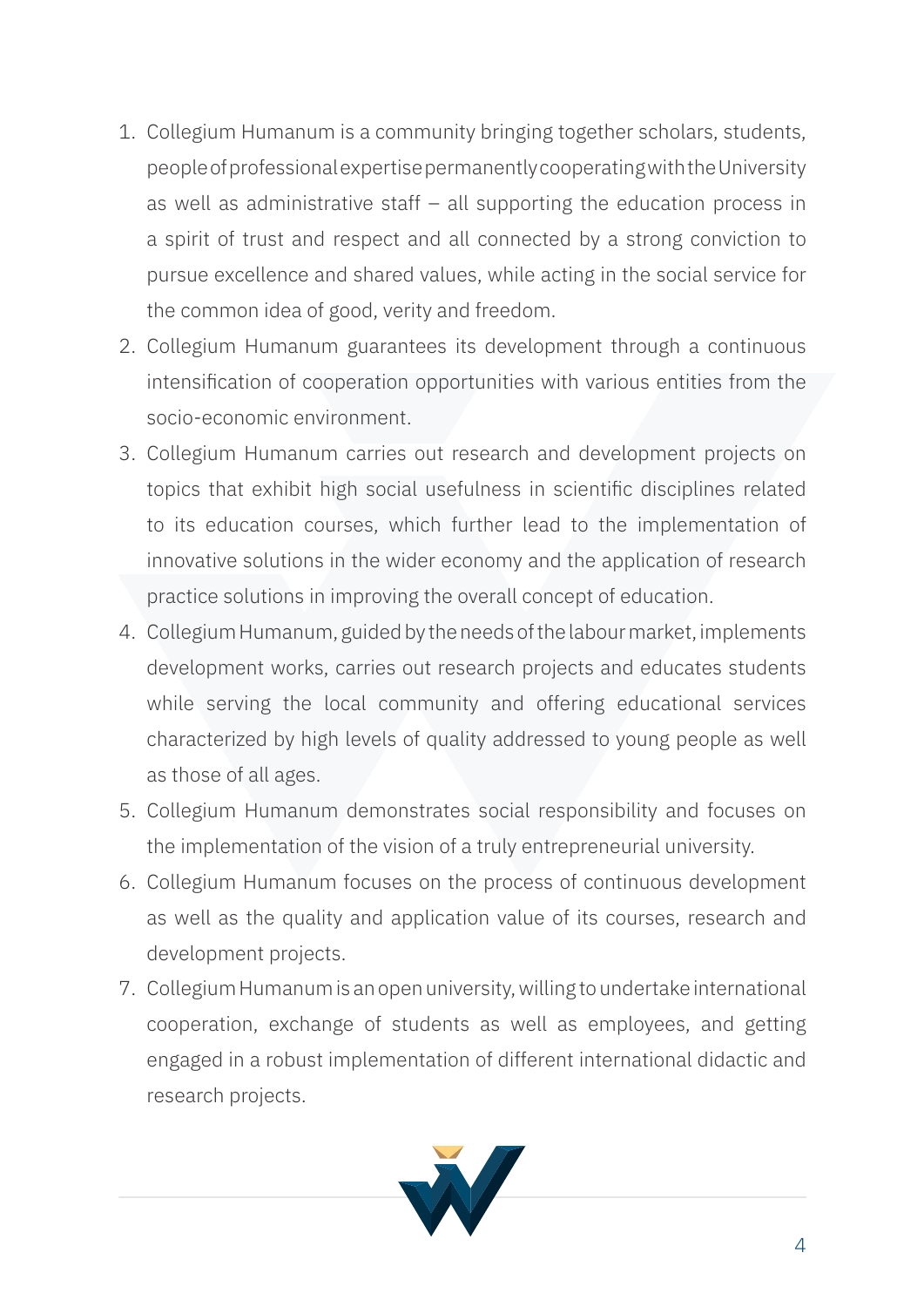We execute the Mission with the participation of an appropriately selected scientific and didactic staff, in close cooperation with the external stakeholders of the University. The core of the academic cohort will be the University's research and didactic staff with a recognized position in the country and around the world. The core will be supplemented by various practitioners representing industries and businesses who can share not only their experience with students but also their knowledge and professional skills. The academic cohort will also include PhD holders and graduates who will be provided with a competent research and professional support in order to develop their necessary competences. We are proud to equip our students not only with specialist knowledge, thus enabling their efficient and flexible operation in the modern economy, but we are also here to develop their sensitivity to the social aspects of the market economy. We continue to point out to the need to maintain an equilibrium between the effectiveness of business activities and human values - the balance between techno and humanum. Our graduates are not only market-leading professionals, but people who are fully sensitive to the difficult and complex problems of the modern world – open, tolerant and supporting with their knowledge and experience all those who can become their partners. We strive to put in front of us a clear objective that our University diploma remains of a lasting value and is a source of pride and satisfaction not only on the day of graduation but also in the future. Another subject of our concern is also the development of partnerships between students, the teaching cohort and the administrative staff of the University based on openness, mutual respect and understanding. We remain convinced that we can equip our students with knowledge to enable them to get jobs that truly suit their expectations and also that we can provide them with didactic methods leading to the acquisition of universal skills and access to the modern IT tools, so that to excel in their chosen professional field. Many of our graduates will take an active part in the process of further transformation of the local, Mazovian economy, as well as nationwide. The basis for this belief are the activities undertaken by the Founder of the University as well as by our community to take on a highly-qualified teaching staff, provide robust infrastructural background and ensure modern management of the University.

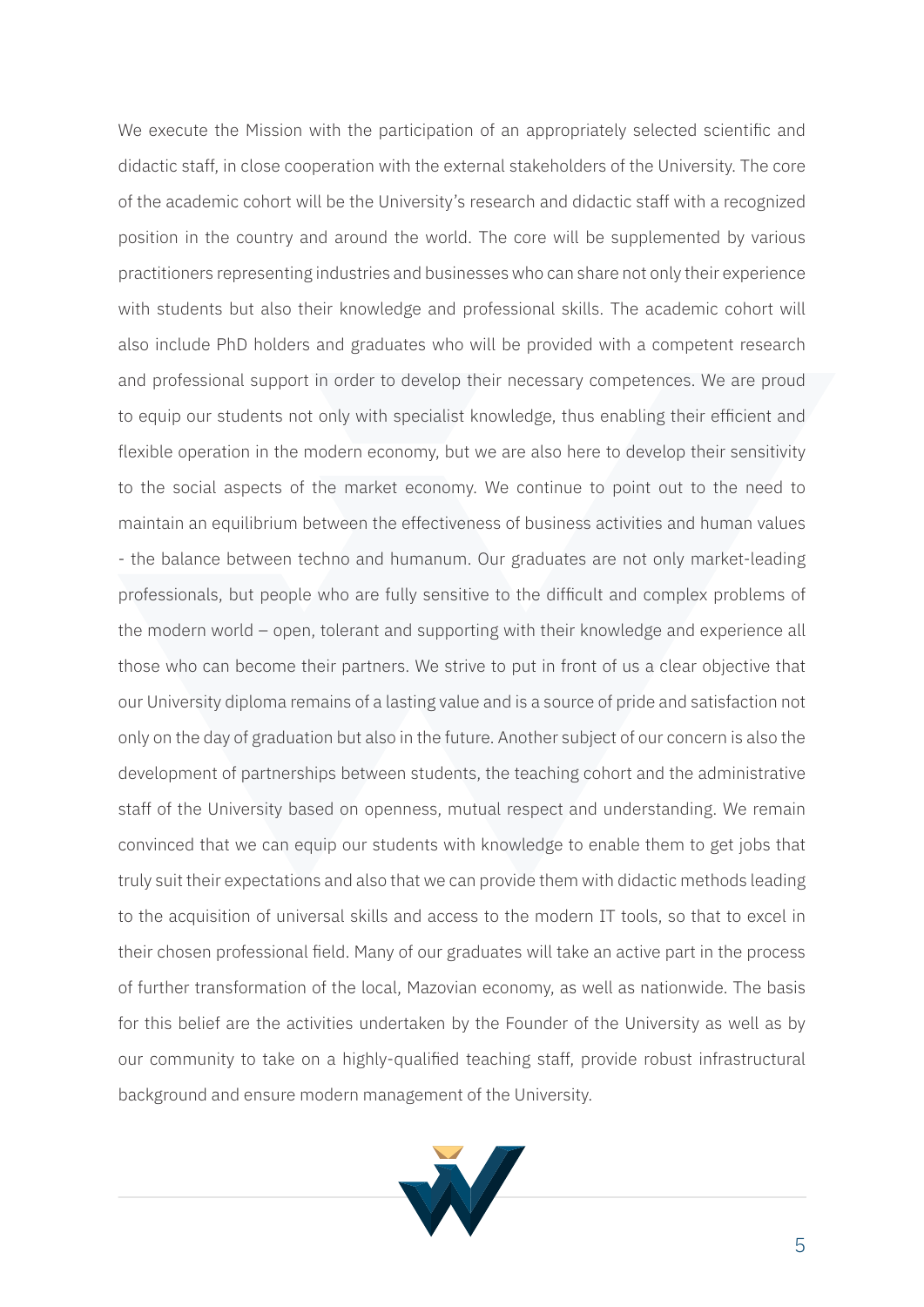# Implementation of the Mission

Collegium Humanum fulfills its Mission through the implementation of various objectives in the field of education, scientific research and development as well as cooperation with the wider social and economic environment.

> In the field of research and development, these tasks include:

- Carrying out research and development projects in the area of professional business activities related to the different courses taught at the University;
- Developing scientific schools focusing on the issue of management science, while bringing together a group of experienced and young scientists involved in joint research;
- Creating new knowledge by conducting scientific research, motivated by both cognitive curiosity and common good;
- Assimilating the results of research conducted in scientific centres around the world and transferring these to the area of social and economic use, as well as popularizing science and disseminating awareness of its importance for the benefit of a truly knowledgeable society;
- Developing contacts with the social and economic environment in order to create and commercialize innovations.

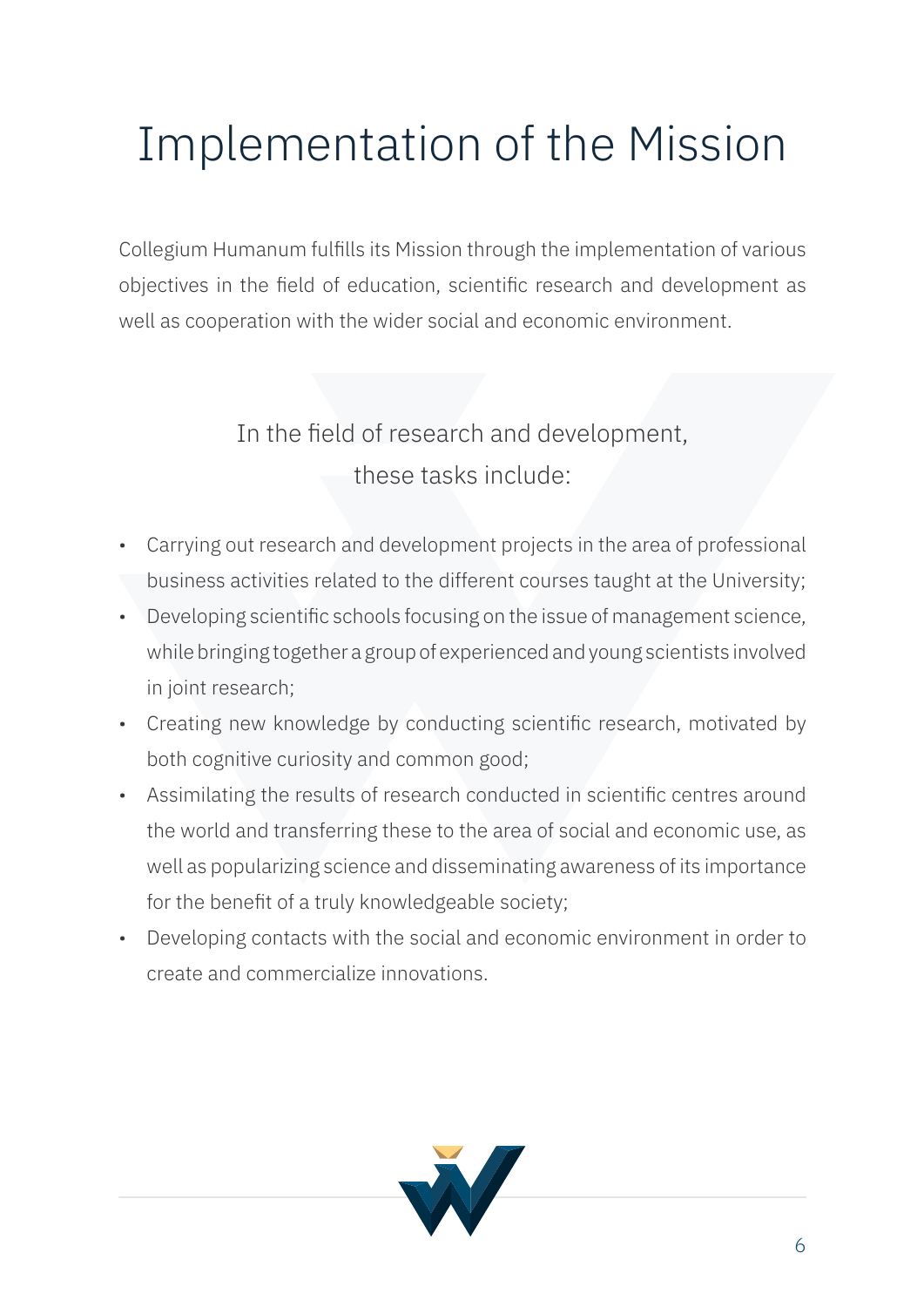#### In the field of education, the tasks include:

- Using the results of research and development projects in the process of designing the way the courses are conducted, with a particular emphasis on the possibility of acquiring professional competences by students;
- Developing students' interests and their skills to independently acquire and supplement their knowledge throughout life and with the use of critical thinking;
- Stimulating the creativity, equipping students with knowledge and skills of using modern techniques, including IT, thus allowing for a conscious and efficient functioning in a complex world;
- Developing hybrid education by integrating traditional forms and methods of teaching with the didactic process using methods and techniques of distance education, while maintaining the highest standards of education quality and digital safety, thus preparing students for the challenges of the contemporary labour market;
- Shaping the skills of cooperation based on mutual trust and team management;
- Shaping the ability to adapt to changes in the labour market;
- Shaping rational, ethical and committed civic and enterprising attitudes;
- Promoting the idea of openness to the world and sensitivity to multicultural values, public discourse and social communication;
- Developing the idea of sensitivity to the natural environment and to the issues of sustainable development.

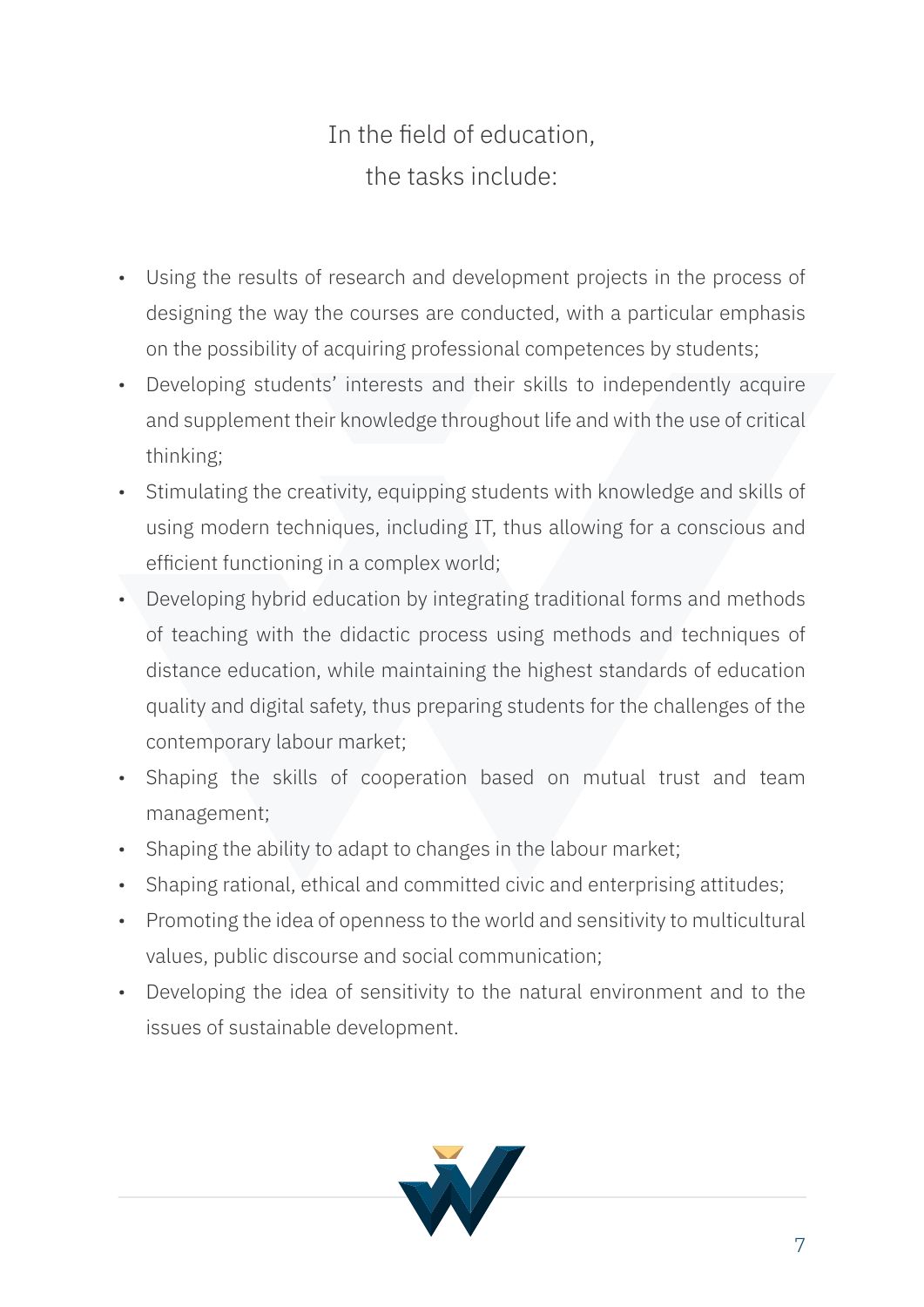#### In terms of the cooperation with the socioeconomic environment, the tasks include:

- Co-creating and implementing education programmes in cooperation with our business partners and other entities from the socio-economic environment;
- Maintaining dialogue with external stakeholders, thus allowing for the improvement of education as well as research and development activities;
- Supporting enterprises, local government authorities and public administration with expert knowledge;
- Supporting the development of civil society and social communication, organization of debates; contributing to the development and modernization of industry sectors in regions with the presence of the University.

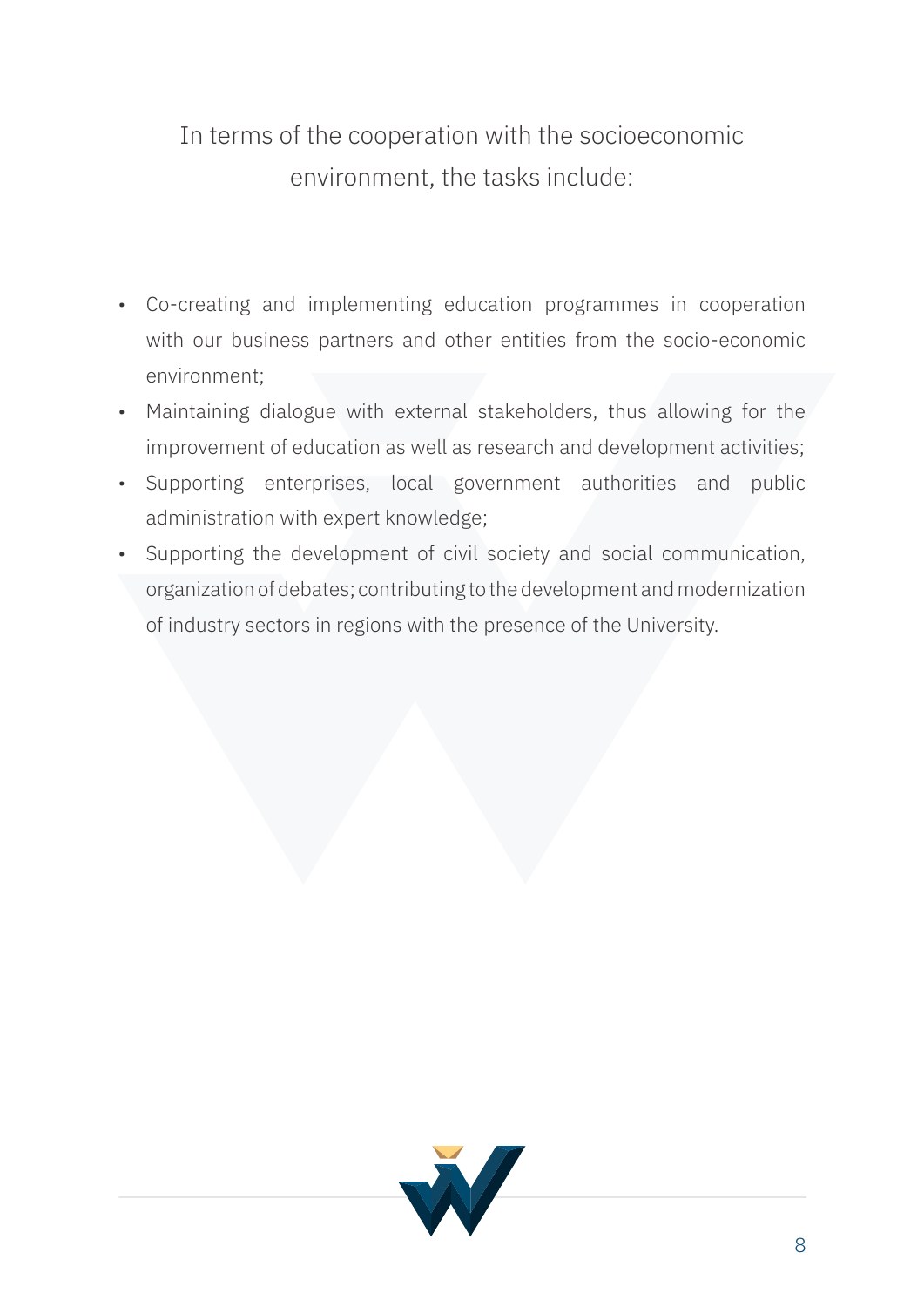# Key Values

- I. Cooperation with the socio-economic environment; focus on innovations.
- II. Internationalization and mobility of students as well as the research and teaching staff.
- III. Efficiency of management and financing.
- IV. The University's reputation.
- V. Social responsibility of the University.

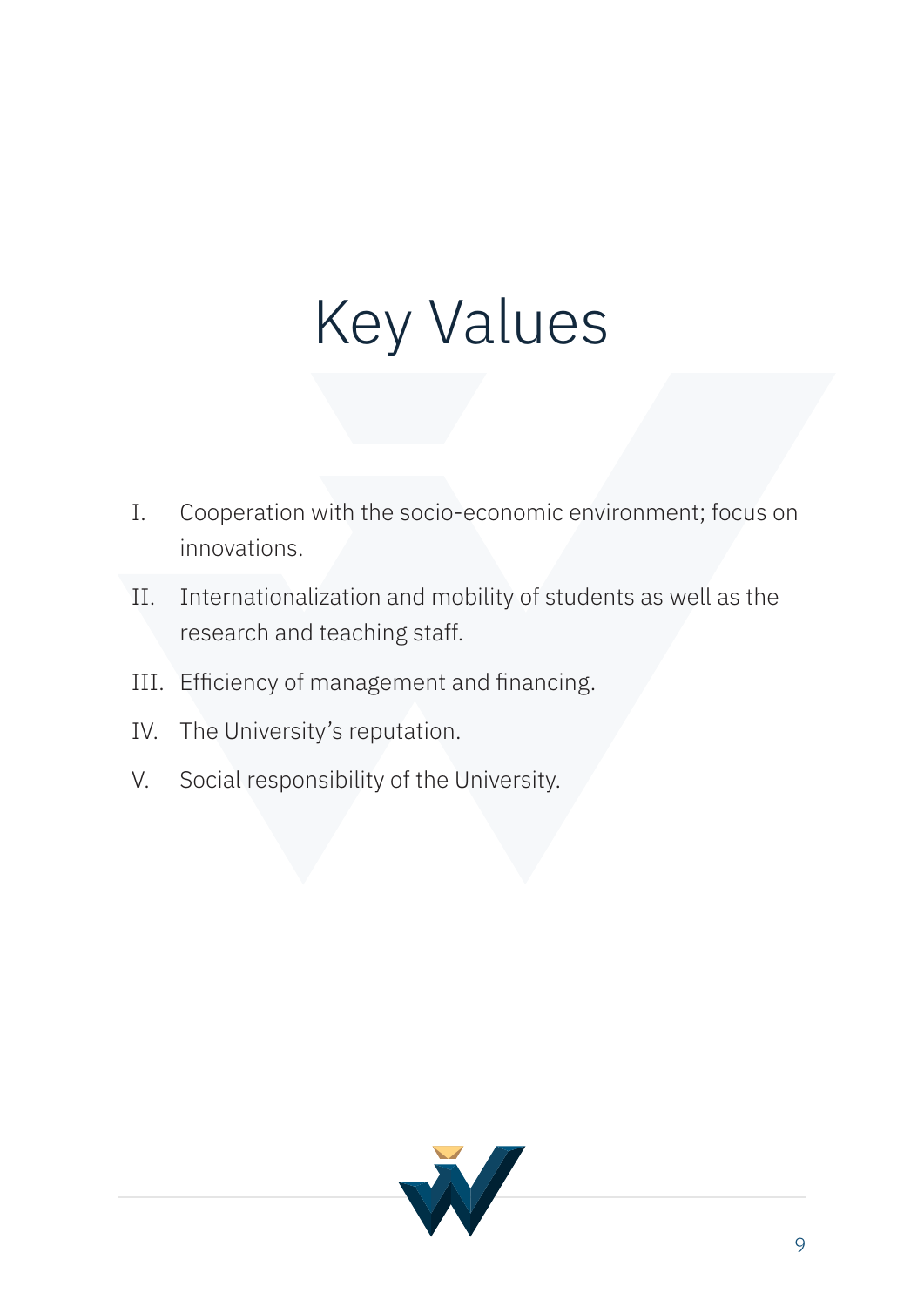#### **Cooperation with the socio-economic environment; focus on innovations.**

A university which wishes to focus in the first phases of its activity on conducting practical education must be open to the economic, social and cultural environment, and it must maintain a relationship with such an environment, while recognizing and implementing in the education process various signals coming from this environment.

The implementation of this objective consists of the following:

- 1. The University recognizes, reacts to and takes into account in its didactic and research activities the very needs and expectations of the socioeconomic environment. It supports the involvement of research teams in the social and economic practice, and it also promotes a two-way flow of innovation. The University's research and teaching staff take part in regional initiatives and they also contribute to increasing the competitiveness and attractiveness of those regions with the University's presence.
- 2. The University supports the transfer of results of its development projects between the University and its business partners, including the use of such results in the education process related to the practical professional preparation of students as well as in the commercialisation of the research achievements. This will create a system of activities that can visibly reduce any possible barriers.

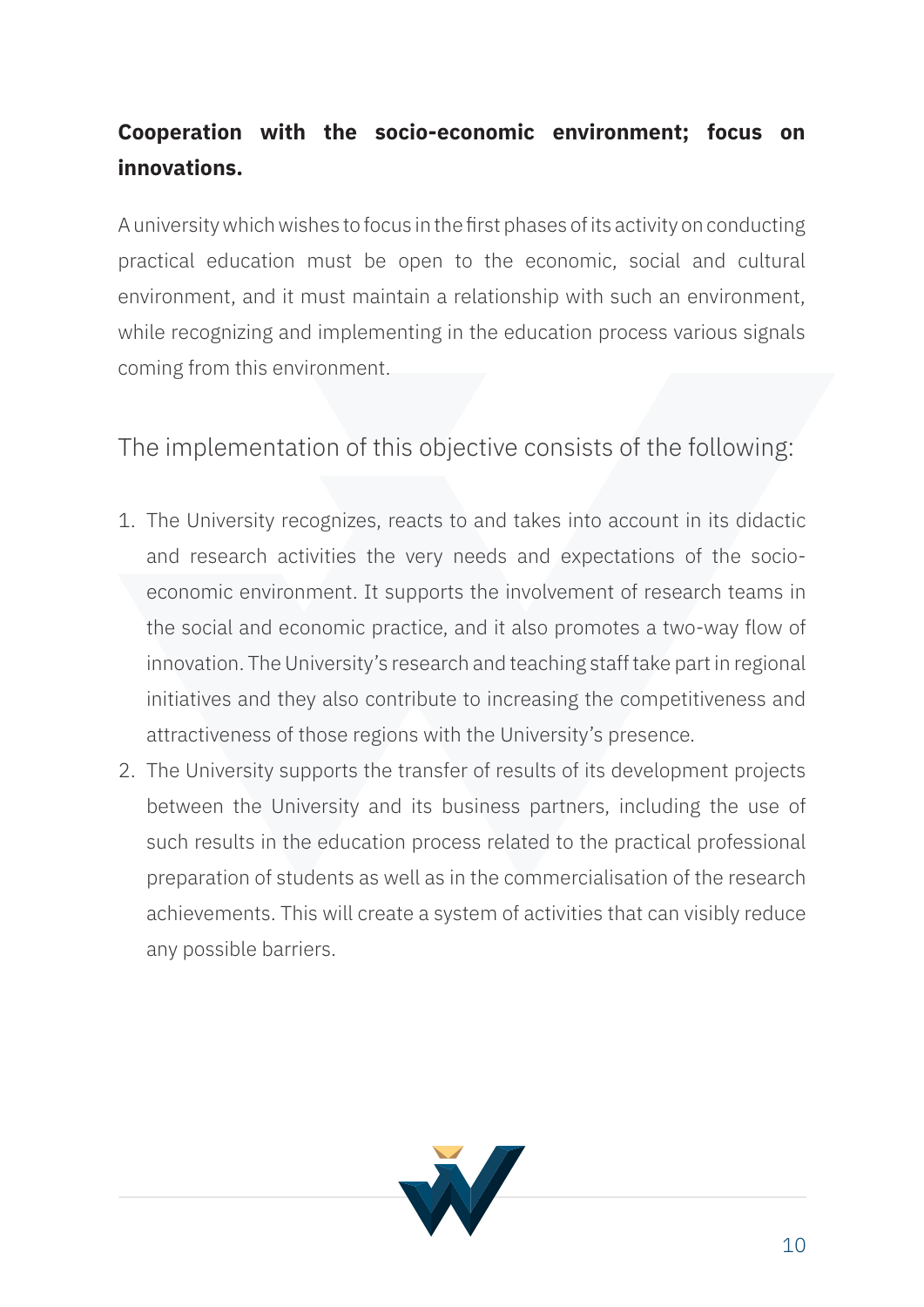- 3. The cooperation between the University and employers ensures that the curricula of practical fields of study enable the students to acquire qualifications necessary for the labour market. Practitioners representing public and different private sectors, which correspond to the education profile of various courses at the University, do regularly participate in the very didactic process of the University as well as its wider research and development. The University implements research projects relating to the needs of the economy and the public sector.
- 4. The University is interested in acquiring opinions of its students, graduates and employers about its curricula, the quality of classes and the competencies of the graduates. These opinions are taken into account when modernizing and improving the didactic process.
- 5. The University is open to the educational needs of various age groups and various social environments. Mechanisms that successfully support a growing number of students coming from disadvantaged backgrounds, including places away from the large urban centres, will be launched.

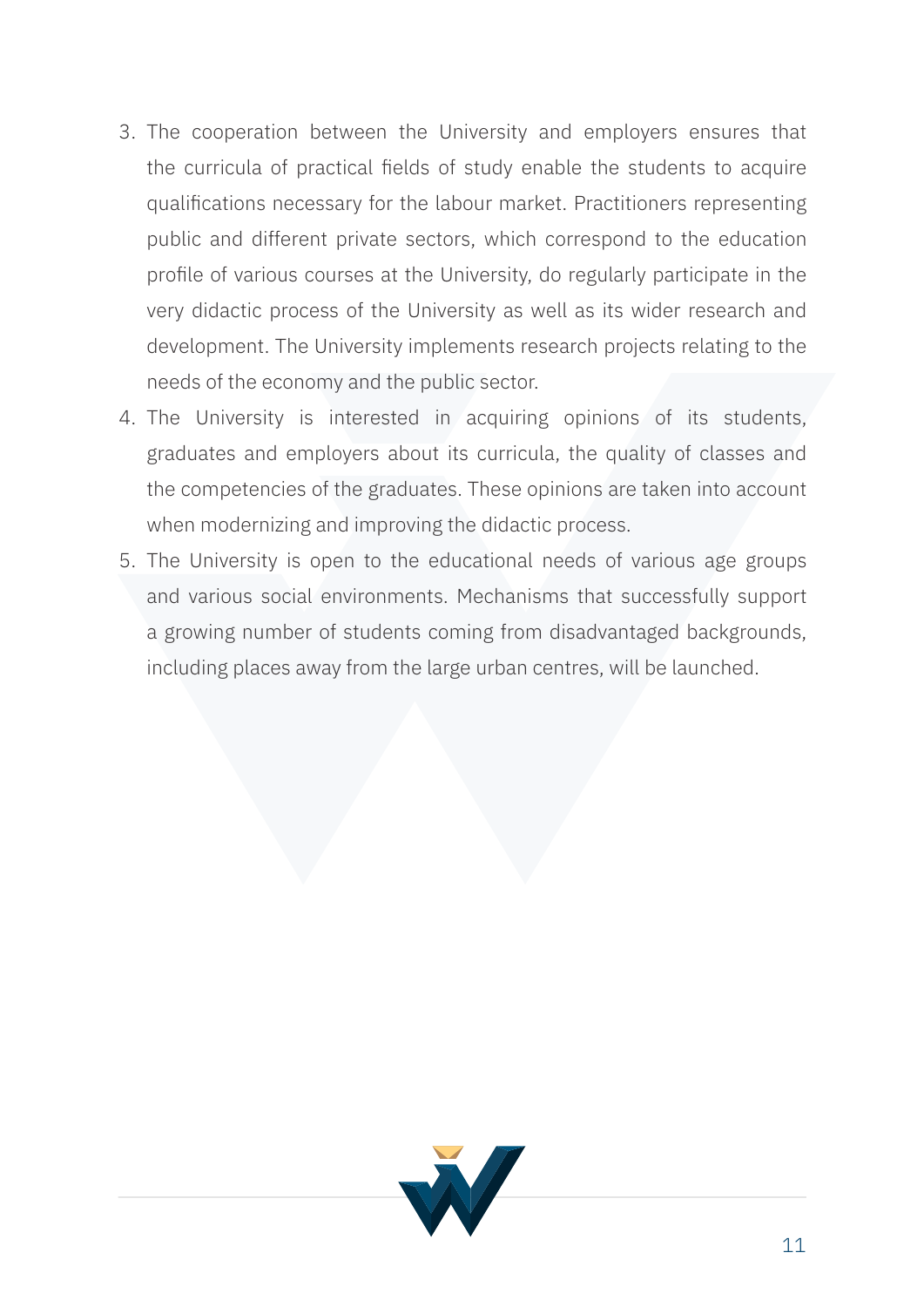#### **Internationalization and mobility of students as well as the research and teaching staff.**

Preparing students for the functioning in a global community and developing scientific research do require a significant increase in the mobility of the research and teaching staff as well as students. What is at stake here is not only the mobility in the geographical sense, but also the so-called institutional mobility (change of the institution), inter-sectoral mobility (functioning in many different environments, in particular, the academic and business community) and project mobility (participation in many different projects and research teams). The aim of the internationalization of the University is to help build a truly multicultural environment based on mutual respect for the professed values as well as tolerance and reverence of universal ethical principles and intercultural integration.

The implementation of this objective consists of the following:

- 1. When it comes to the University's academic teachers, the cohort comprises lecturers with research experience and academic degrees obtained from prestigious domestic and foreign educational centres as well as practitioners possessing professional and research experience. An active employment policy will be implemented to ensure the right selection of academic staff.
- 2. Students have the opportunity to pursue part of their study programmes at a different university at home or at a foreign university, and they also can undertake apprenticeships during their studies.
- 3. The University will continue to work on the acquisition of Erasmus+ Card as well as on its participation in international student and teaching staff mobility programmes.
- 4. The University wishes to continue to expand its portfolio of strategic

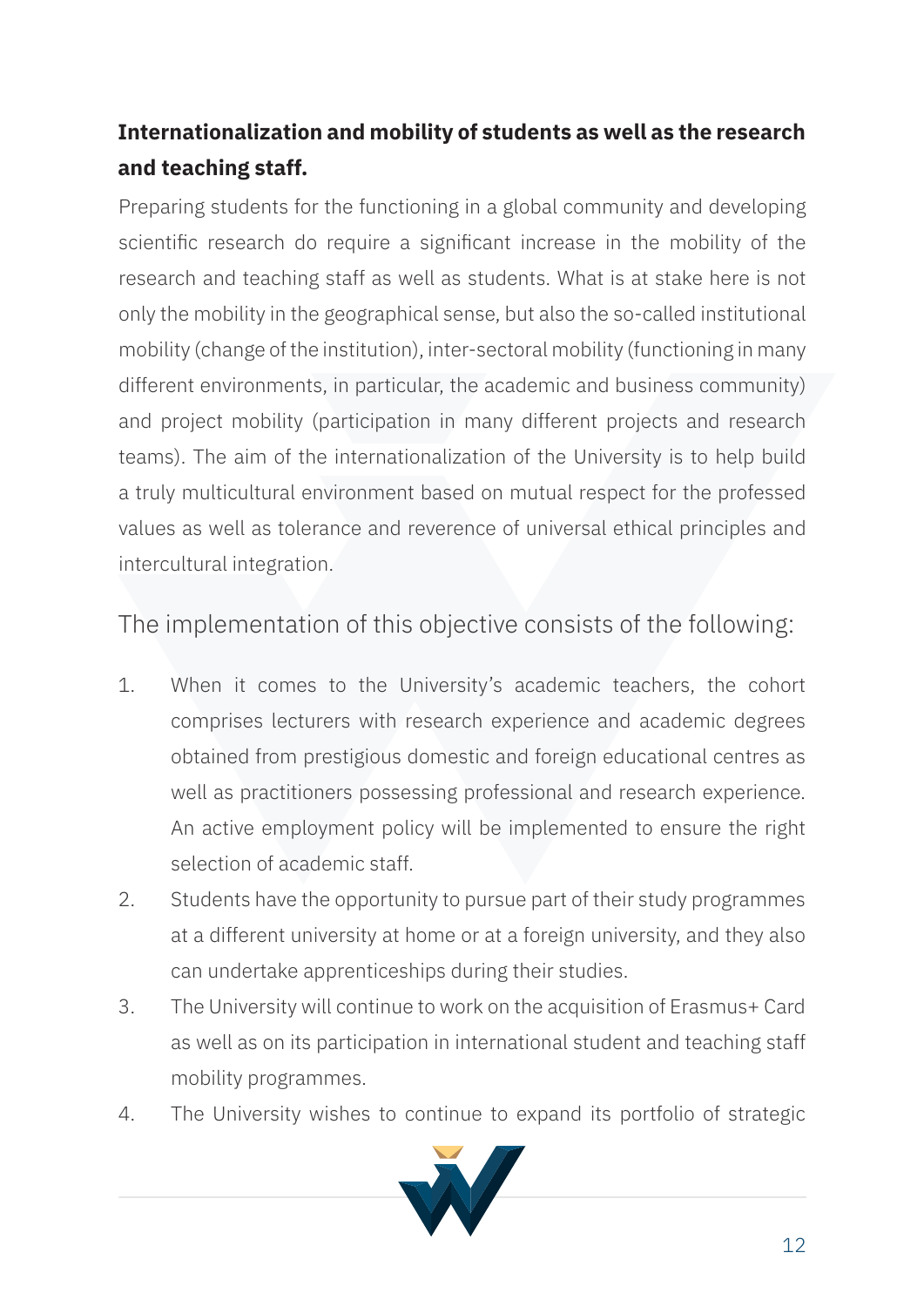partnerships - these activities are intended to increase the mobility of academic and administrative staff as well as students; they are also intended to facilitate joint research programmes and experience exchange based on Erasmus+ and beyond.

- 5. The University will focus on efforts to internationalize its academic community, hence, the priority here is to increase the number of lecturers from different countries as well as those with international experience or holding diplomas from foreign universities; in addition, these efforts aim at increasing the number of students coming from different parts of the world.
- 6. The University also endeavours to develop initiatives aimed at improving the assimilation of foreign students, so that to enable them to easily enter the academic community, navigate in a truly intercultural environment and find their place in the international labour market (these efforts include, among others, summer schools, fairs, integration and information events, meetings with business representatives and other supporting events).
- 7. Another aspect is the internationalization of the University's curriculum (that is, for example, introducing international and multicultural content into the teaching curricula, organising cultural and pro-integration education, developing the awareness of cultural differences as well as tolerance and ethics).
- 8. The University in addition endeavours to expand its cooperation in the field of education processes implemented with universities from other countries (including the possibility of implementing joint study programmes, double degree opportunities or partial programme implementation at Collegium Humanum on the basis of given contracts).
- 9. The efforts of the University focus also on increasing the competitiveness

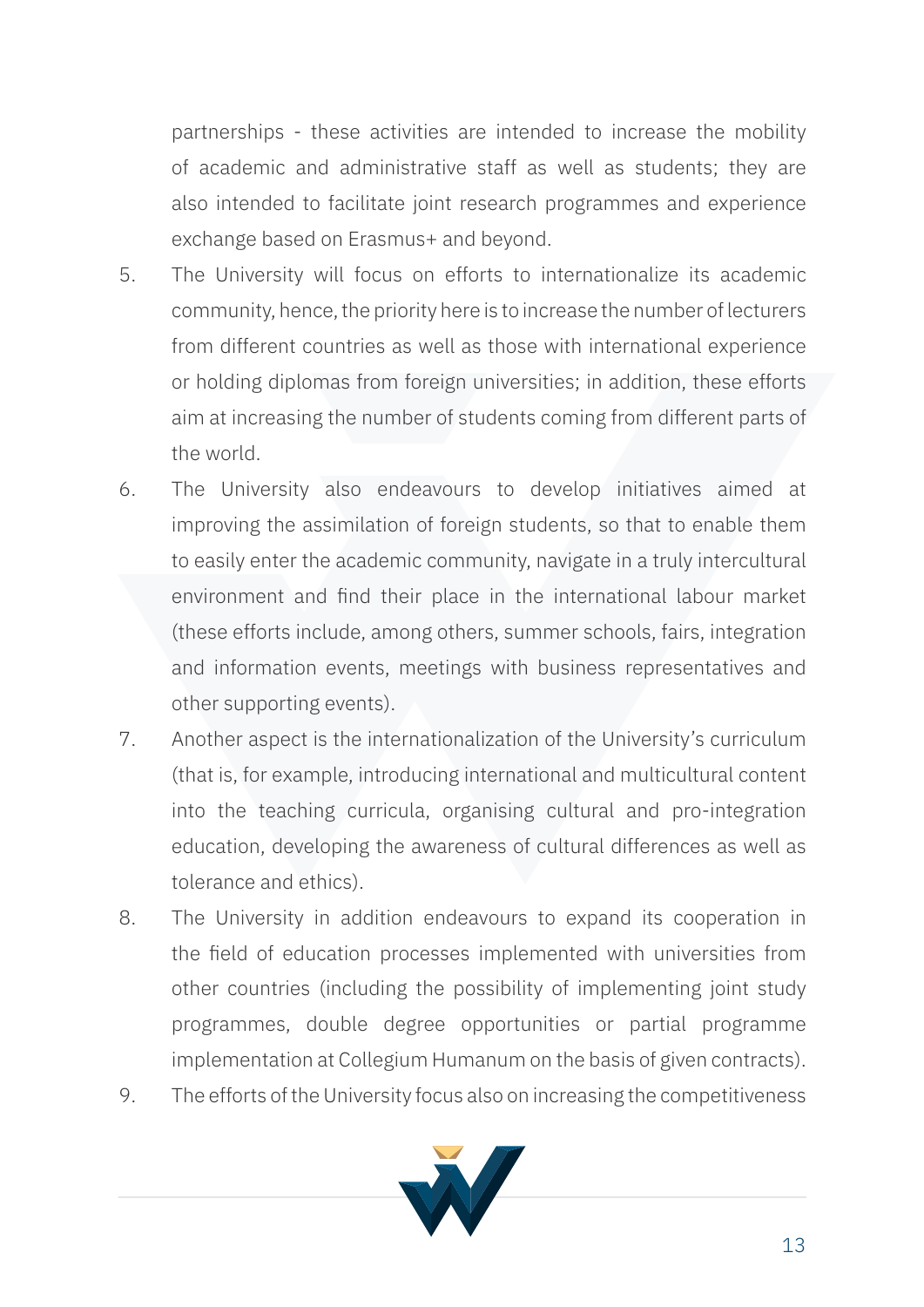and thus the position of Collegium Humanum on the international market, which in the longer term is intended to enable the University to appear in international university rankings.

- 10. The University prioritizes the acquisition of prestigious international accreditations and certifications, which will contribute to the increasing of the prestige of the University as well as the very quality of education across its 1st and 2nd degree programmes, uniform Master's studies as well as postgraduate education, including: MBA, DBA, LL.M, MSc., MPH and MHA.
- 11. Students from abroad implement full study programmes at the University or they study selected subjects, including through the use of modern didactic techniques and the Internet.
- 12. International programmes in the field of education, science and cooperation with the University's environment will be developed.
- 13. Didactic centres concentrating on the education of foreign students will be created.

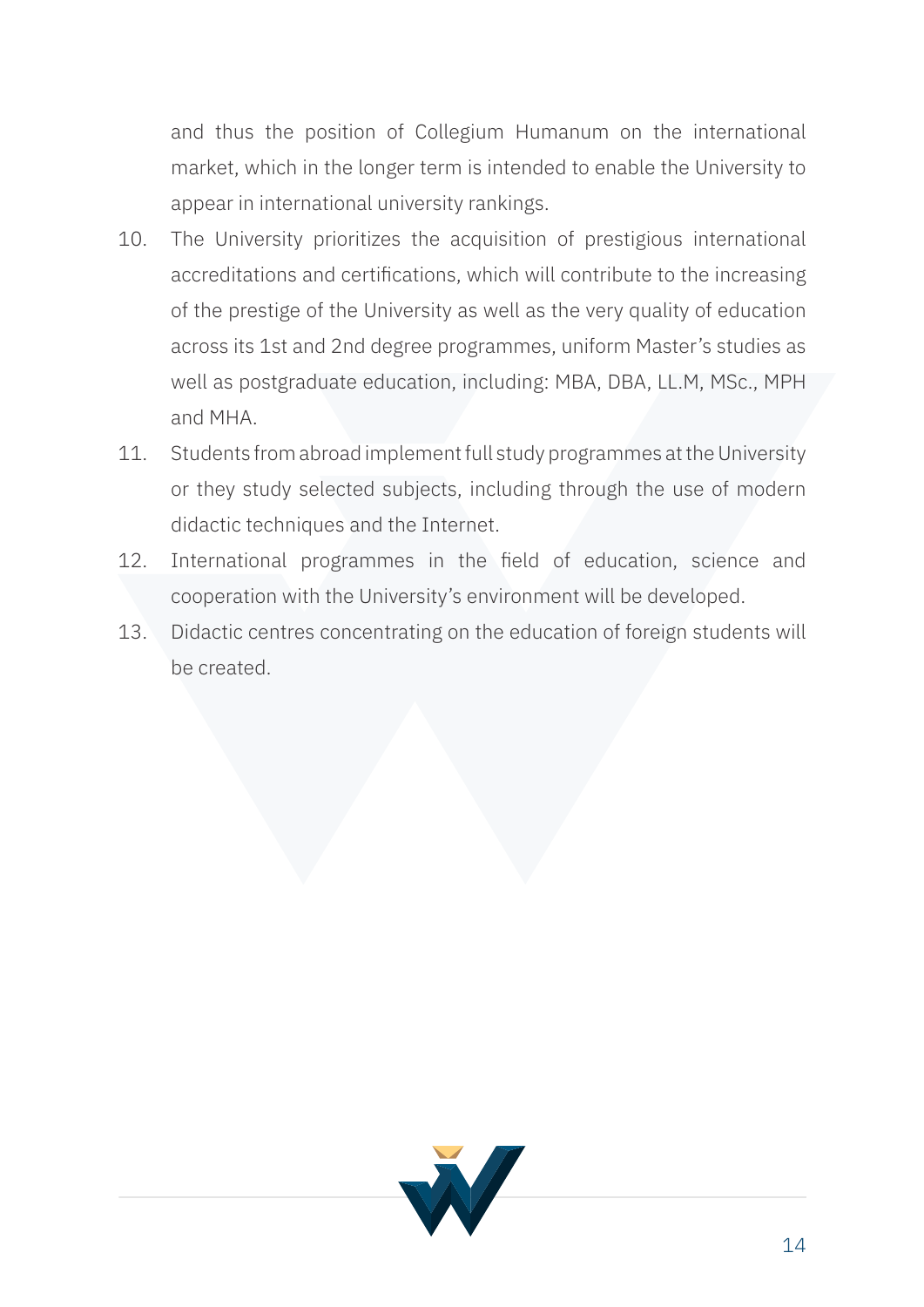#### **Efficiency of management and financing**

Collegium Humanum will appropriately allocate its financial resources, hence it will manage them effectively. Competitive operation requires an effective resources management and an efficient organization of the University.

#### The implementation of this objective consists of the following:

- 1. The use of the University's resources is effective and the management is efficacious – in other words, it is based on modern techniques and methods. In order to provide for a truly high quality of education and research, the University will adapt its human, premises and financial resources accordingly, and at the same time it will also develop those fields of study that educate graduates for future needs of an innovative economy.
- 2. The University flexibly adapts to the changing economic and technological conditions as well as to the progress of science and the surrounding environment.
- 3. The University will endeavour to establish its own didactic base.

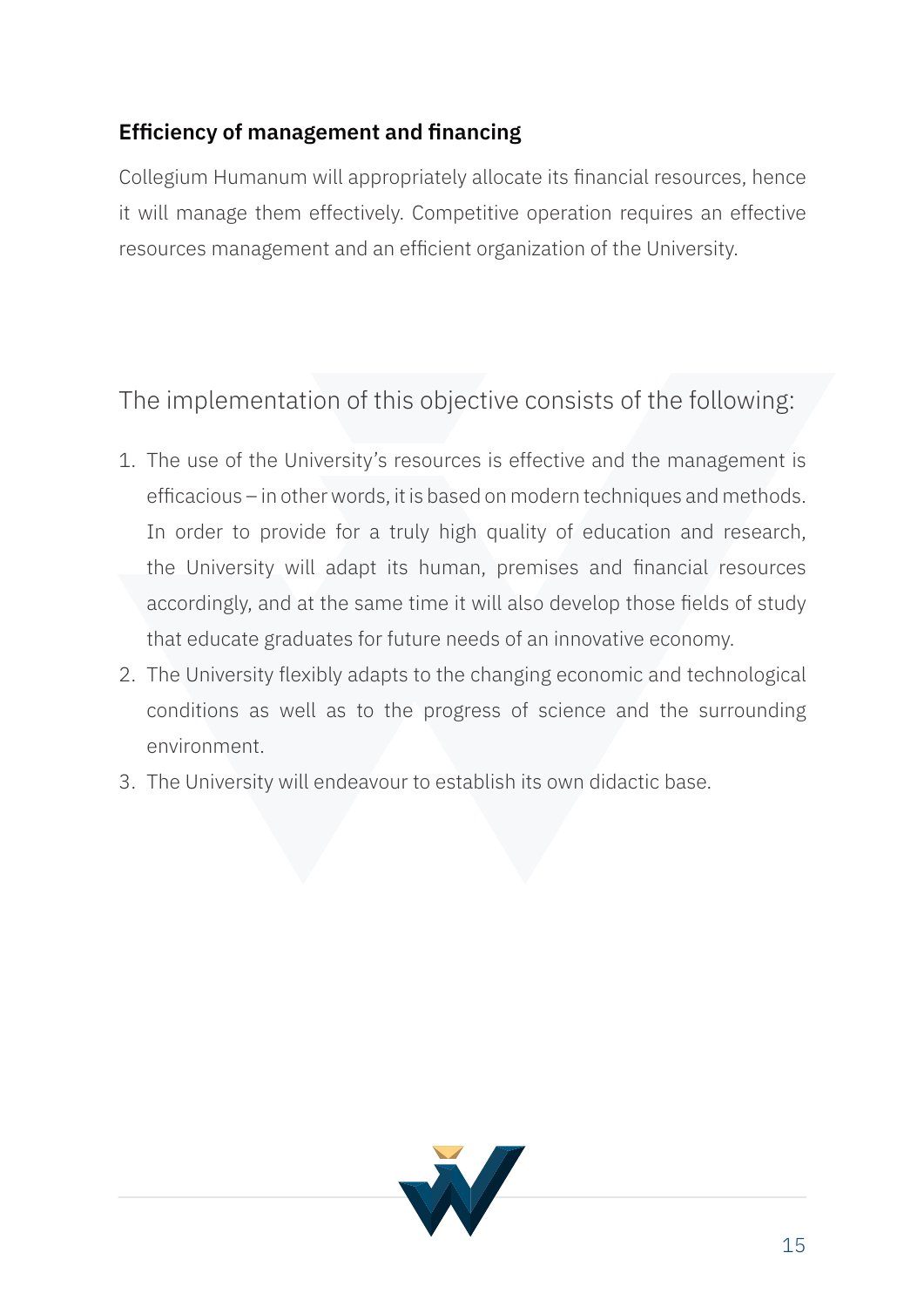#### **The University's reputation**

The University's strategic goal is to develop a positive image and trust in the local communities as well as at the national level and abroad.

This goal is pursued through specific objectives:

- 1. Improving the system and quality of education.
- 2. Developing innovative education directions.
- 3. Continuously adjusting education and research to the needs of the labour market and the local community.
- 4. Conducting application research for further development of the educational process.
- 5. Selecting staff with high academic, vocational and teaching qualifications, and striving to develop their competences.
- 6. Ensuring very good studying and working conditions.
- 7. Ensuring a high degree of internationalization of the University.
- 8. Achieving a certain ranking among the Polish universities characterized by the specificity of individualization of education with a significant internationalization level and orientation on shaping the skills of students that adapt flexibly to the future needs of the economy.

The implementation of the indicated goals is needed to build the University's openness and credibility towards students and employees as well as various socio-economic entities. It also serves to provide for a high-quality level of education, research and development as well as other activities in line with the principles of social responsibility.

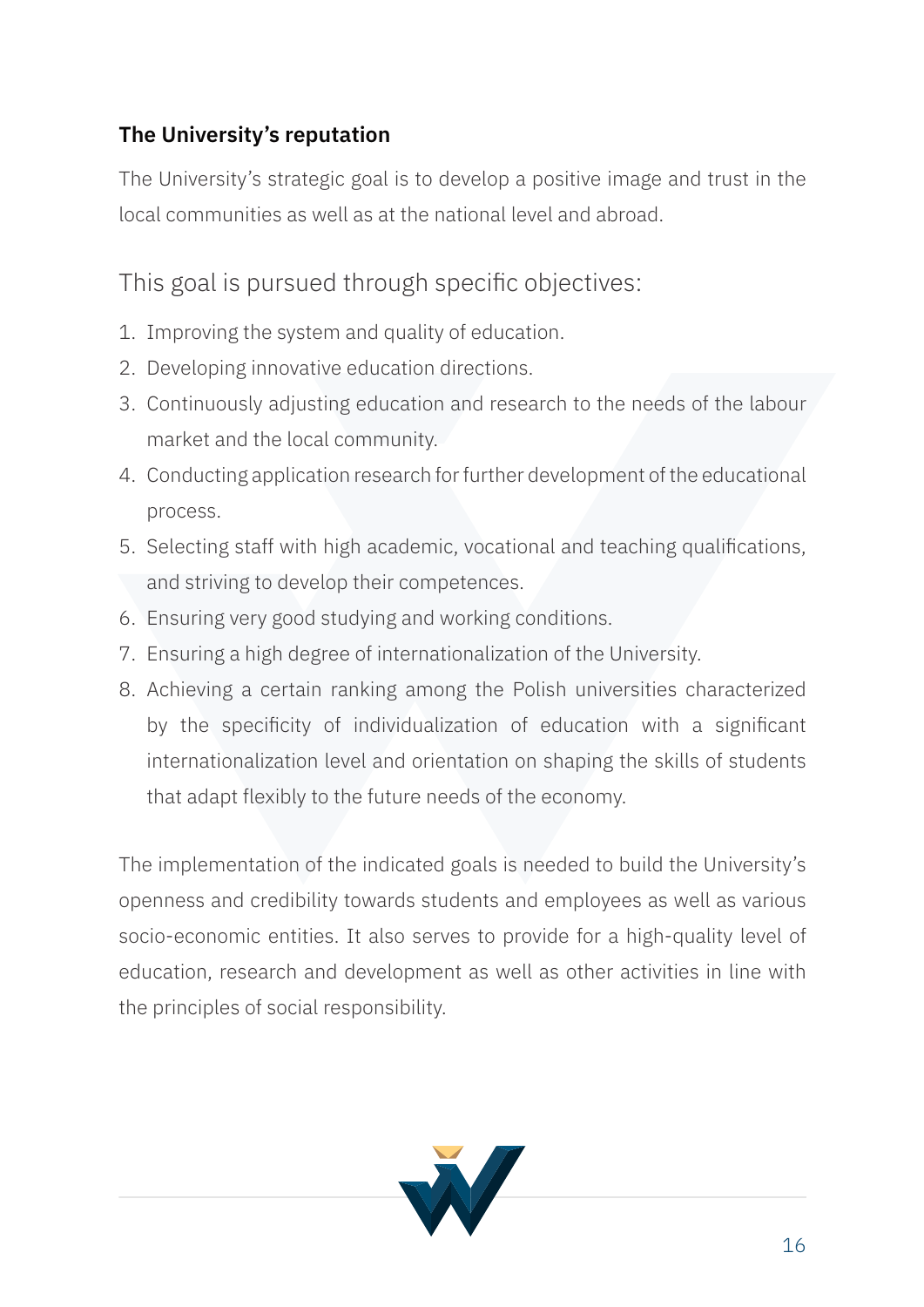#### **Social responsibility of the University**

Collegium Humanum unfailingly continues to implement its statutory objectives, strategy and mission, and while understanding the special role of the University, it also accepts and consciously applies the principles of social responsibility (CSR) expressed in the Declaration of the University's Social Responsibility prepared by the Ministry of Development and the Ministry of Science and Higher Education in Poland.

The implementation of this goal consists of:

- 1. Directing the University's activities towards achieving the common good.
- 2. Fostering awareness of one's own responsibility for actions and choices made in professional and personal life.
- 3. Recognizing the existence of a system of higher values of a universal nature stemming from the inalienable dignity of the human person and human rights.
- 4. Recognizing the importance of and striving to strengthen the principles of equality, tolerance, justice and social solidarity.
- 5. Recognizing the importance of and striving to strengthen the principles of democracy, civil society and the peaceful coexistence of various social groups.
- 6. Nurturing the ability to co-operate constructively with others, while seeking synergies in action.
- 7. Perceiving diversity as a source of values.

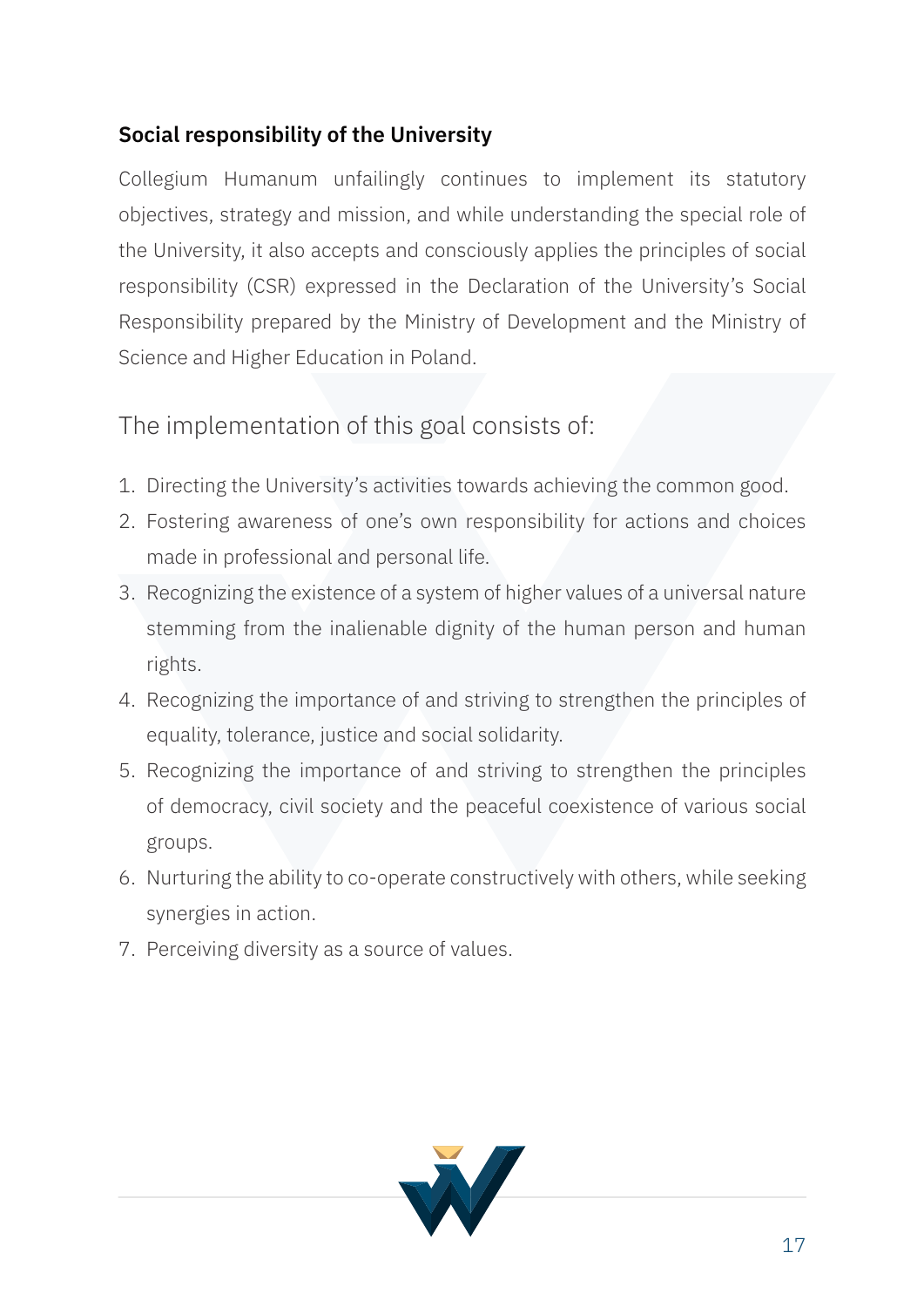# University's development plans

The plans for the nearest future concern all aspects of the University's functioning.

#### **In particular, implementation of the following goals and objectives is planned:**

- Developing cooperation with the external stakeholders to improve the quality of education; continuing works on research and development projects.
- Developing the concept of education and educational programmes in order to launch further courses of study in the area of social sciences as well as economic and health sciences.
- Systematically acquiring academic staff with high scientific and didactic qualifications related to the education on offer.
- Acquiring a team of practitioners with professional experience to be permanently cooperating with the University.
- Establishing foreign branches of the University.
- Establishing branches of the University in Poland.
- Developing scientific, didactic and professional competences of the academic staff permanently associated with the University.
- Developing research projects based on the cooperation with entities from the socio-economic environment.
- Increasing the level of internationalization of the University's educational activities, in particular by implementing cooperation programmes with renowned foreign universities as well as by ensuring dynamic mobility of the academic staff.